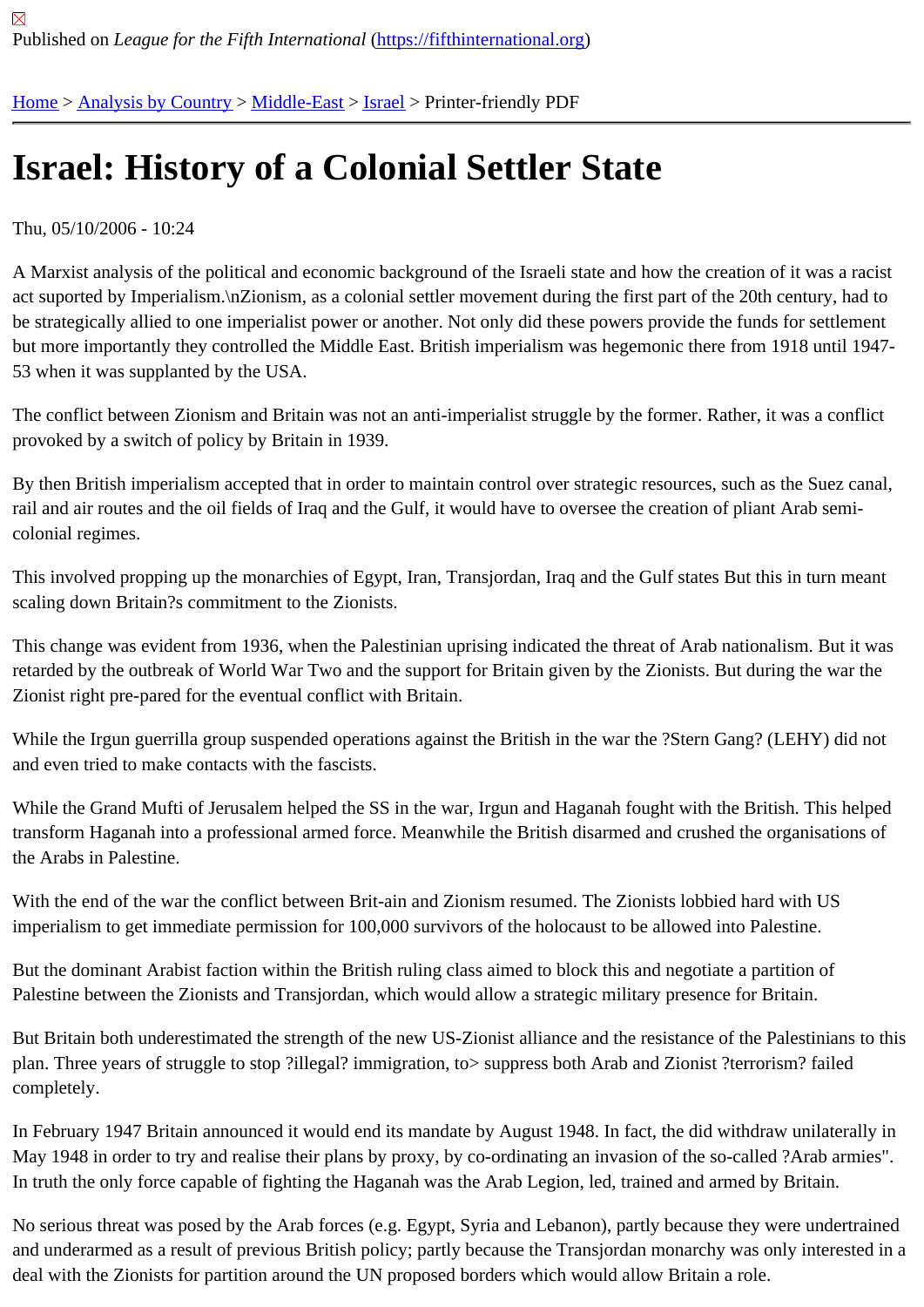But the USA was opposed to any British presence and rushed to aid the newly founded state of Israel. Stalinism too rushed to aid Israel. The Kremlin supported the creation of the state of Israel because it believed that it may have been able to exert political influence over the Zionists and so fill the vacuum created by the departure of British imperialism. In the face of this balance of forces the Palestinians suffered a historic catastrophe.

They were brutally driven out of their towns and villages throughout the area that the Zionists decided was militarily conquerable and holdable. Jaffa was attacked by Haganah and Irgun and its Arab popu-lation of 100,000 was reduced in days to 5,000. Atrocities such as Dir Yassin (250 murdered) were calculated acts of barbarity designed to spread panic and induce the Palestinians to flee.

Why did the Zionists not settle for the UN plan which the USA and Britain were happy to see? In essence because even the undemocratic UN planned partition (which awarded 54% of the area to 33% of its population that was Jewish) still left the Arabs as a bare majority in the proposed Jewish state, where they would own three-quarters of the land.

The pogroms and 1948-49 war was conducted to carry out a radical extension of the area under the control of Israel and a much reduced presence of Arabs within it. In the war the Arab states cynically grabbed what they could (e.g. Egypt, the Gaza Strip, Transjordan, East Jerusalem) but the Palestinians were left with nothing.

Israel finished with 73% of the area (including the mineral rich Negev desert) and in the process 750,000 Palestinians were driven off their land and from their homes in the wretched refugee camps into the surrounding pro-British semicolonial Arab states.

In the conflict between the Palestinian Arabs and the Zionists it was necessary to have been defeatist in relation to the Zionists and militarily supported the resistance of the Arabs. The ?War of Independence? was in fact a war to establish a pro-imperialist colonial-settler state in the Middle East, under the dominance of the USA. It was a war which denied the right of the Palestinian Arabs to self-determination.

It was correct to be defencist in relation to the struggle waged by Transjordan and later Egypt in the War of Independence. The defeat of Israel was a Lesser evil as it would have seriously disrupted the attempt of Israel to establish a stable pro-imperialist regime in the region, and one based on the expulsion of the mass of Palestinians from their land. However, we would not have supported the war aims of the Arab League which were annexationist.

We would have fought the Arab League?s attempt to enforce its own version of partition, exposed the attempted deals struck with Israel against the interests of the Palestinians and been intransigent foes of the Arab League?s anti-Semitism.

## Class and nation in Israel

Despite the political role that Israel plays in the Middle East Israel itself cannot be considered an imperialist country in economic terms. Although it possesses many unique features, it should be under-stood as a special type of advanced, privileged, ?subsidised semi-colony".

The most decisive structural feature of Israel?s economic subordination to imperialism has been its overwhelming dependence on capital imports for investment. Between 1952 and 1985 Israel has received some \$40 billion of long term capital imports in the form of grants, reparation payments from West Germany and donations from the Jewish diaspora, none of which have needed repaying.

In addition, low interest long term loans from the USA have furnished the means for capital investment in Israel. Since Israel?s exports of goods and services have never been more than 65% of the level of imports (including capital) as a consequence Israel has run a permanent balance of payments deficit.

Over time the weight of reparations payments and donations from world Zionism has fallen and loans and grants from the USA have risen. Since 1973 the USA has contributed between 45% and 51% of all capital imports on an annual basis and between 60% and 80% of all long term loans.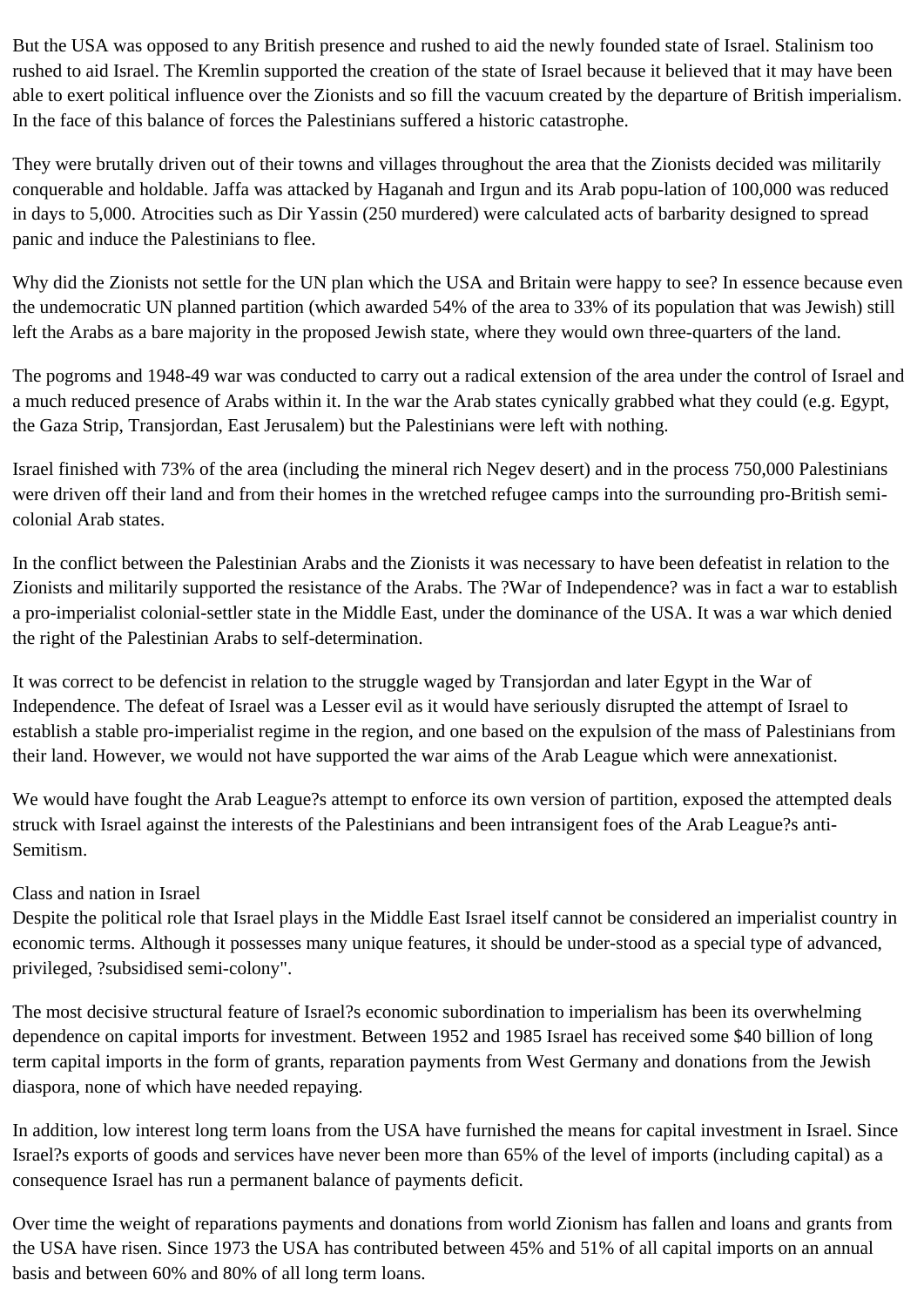In the period between 1950 and 1973 Israel?s economy grew at a fast pace, suffering only one recession in 1965-66. The massive influx of immigrants together with the import of capital allowed expanded accumulation to take place in the context of a long boom for world imperialism.

This period witnessed the displacement of citrus fruit production and diamond polishing industries by the growth of import-substitution manufacturing industry, especially in textiles, food processing and later in chemicals and mining.

Despite this growth the main structural change in imports has been in consumer durables. In the forty years of existence Israel has reduced its share of these in overall imports from 31% to 8%. But dependency on oil for energy has tripled and raw materials imports have grown while the proportion of capital investment goods imports has only dropped from 22% in 1949 to 18 7% in 1984.

Throughout the transformation process there was negligible foreign ownership of fixed capital. This remains the case today with the virtual absence of exploitation in Israel by imperialism. Moreover, the export of capital from the USA and Europe was undertaken not in order to realise a ?surplus profit? but to sustain the state of Israel for political reasons.

The import of capital in such huge amounts allowed the rapid accumulation to take place without the super-exploitation of an internal section of the working class or through massive taxation as in many of the less developed countries (LDCs). On the contrary, the accumulation took place alongside an expansion of living standards for the majority of the population.

By the end of the 1960s Israel possessed a highly monopolised and modern industrial economy, including a banking sector. Its internal market was saturated, its export orientated industries growing. But, unlike South Africa these were not to prove sufficient preconditions for Israel to make the transition to a minor imperialist power. There are several reasons for this;

(a) The end of the long boom during 1971-73, the massive shock to Israel of the 1973-75 recession, the curtailment in export markets.

(b) The inwardly directed nature of investment by Israel state and private monopoly capital due to the very nature of the Zionist state. Finance capital had up until 1973 small amounts of foreign capital abroad (petro-chemicals, loans) but insignificant in scope; since 1973 Israeli banks have persistently had net foreign liabilities. Between 1980-84 net total portfolio investments of Israeli finance capital abroad was a mere \$12 billion; net direct fixed investments was negative for the same period.

Above all, the need to consolidate the whole Jewish population behind the state undermined the process of class differentiation and compelled investment to be internal to sustain jobs, welfare, housing, wages, rather than look for super-profits abroad by recycling externally the capital imports from the USA and elsewhere.

On the other hand it has been impossible politically to mimic South Africa and rely upon a massive super-exploited working class within the nation. The contradiction of a ?Jewish closed economy? prevented the evolution of Israeli finance capital into an imperialist capital. Israel?s development was frozen. There is no internal self-sustaining dynamic of capital accumulation and this leads to limited class polarisation.

(c) Finally, Israel cannot be considered an imperialist country even by virtue of its relationship with the occupied territories since 1967. The West Bank and Gaza do provide a constant source of surplus cheap labour for Israel and a captive market for the high productivity citrus fruit agribusiness of Israel.

But this has to be set against the fact that as a result of the war of 1967 Israel was cut off from its large natural hinterland in the rest of the Middle East. It has to be set against the fact there is no industrial or infrastructure development in the Occupied Territories under the spur of Israeli finance capital.

The parallel here is more the economic relationship that exists between the Philippines and the more developed LDCs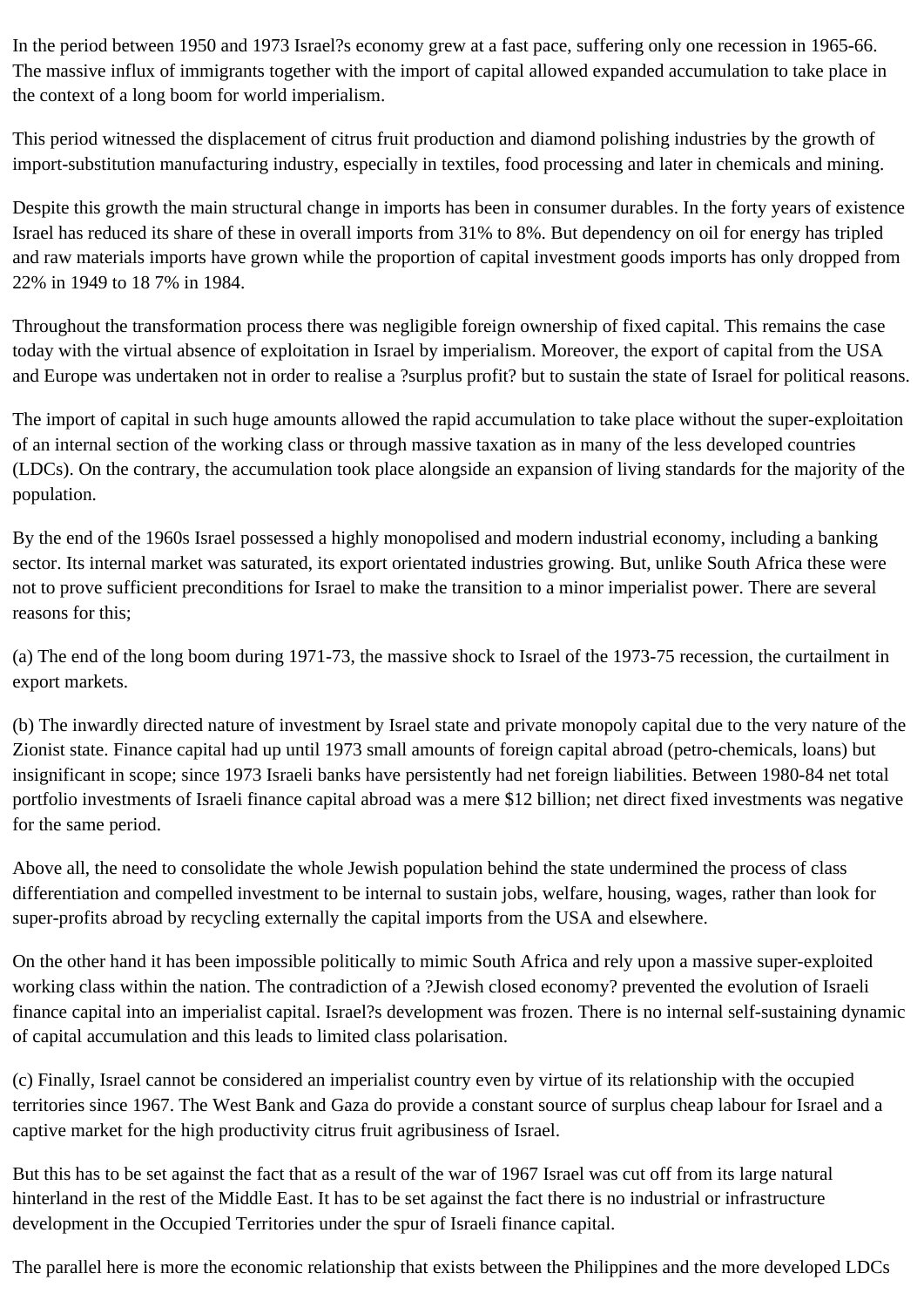in South East Asia or even Peru?s dependency on Brazil. Finally, it has to be set against the huge costs to Israel of military occupation.

Israel then is not even a minor imperialist power, despite its pro-imperialist proxy role in the region (and in Latin America and South Asia etc). Israel is a special type of semi-colony, one whose condition is masked by its relationship to imperialism rather than fundamentally altered. We can characterise its advanced or privileged semi-colonial status thus:

(a) Its semi-colonial dependency is not based on the repatriation of super-profits from fixed investments. Between 1952 and 1984 there was a mere total of \$2 billion of foreign investment in Israel.

(b) The debt burden, while it is a channel for exploitation through interest repayments, is more a burden on its future than its present. On the one hand, as the size of the capital imports has grown in the 1970s and 1980s, as weight of loans over grants has increased and as the Israeli economic growth has faltered badly in the post-1973 period, then the for-eign indebtedness of Israel has grown apace.

In the 1980s this has been exacerbated by an increasing tendency for Israel to rely on short term loans. By 1986 Israel?s foreign debt was \$24 billion and growing. In 1985-86 debt repayments were \$8 billion out of a government spending total of \$21 billion.

On the other hand, interest payments are a much smaller proportion of export earnings (17%-20%) than in Brazil or Mexico and they are far outweighed by the inflow of new capital on favourable terms as well as grants. Since 1982 while there has been a heavy net drain of capital from Latin America, Israel continues to enjoy a net surplus (i.e. new loans exceed net repayments).

## (c) The subordinate nature of Israel?s economy

flows from its dependency on continued privileged treatment over its debt and from the privileged ac-cess that Israeli exports have to many European and US markets as well as access to markets that the major imperialists would prefer not to have, or have only through Israel.

Like certain other semi-colonies in Africa, Israel is not an economically profitable semi-colony considered in isolation. But its presence and role in the Middle East helps to ensure the continued super-exploitation of other Arab semicolonies in the region.

The political independence that Israel shows vis a vis the USA flows not from any independent economic power but through its ability to lean upon the economically powerful Jewish community in the USA itself whose Zionist big bourgeoisie is an important sector of the US ruling class.

Whereas Israel?s growth rates wore favourable in comparison with the OECD nations in the 1960s in the 1970s and 1980s they have been lower than OECD and LDC (especially Newly Industrialised Countries) averages.

In terms of material consumption levels, provision of social welfare, literacy etc Israel is com-parable to Spain, a level sustained only by massive external aid rather than any internal self-sustaining cycle of accumulation. In general falling immigration and rising emigration bear witness to the unfavourable development of Israel since 1973.

Since 1973 Israel?s economy has lurched from crisis to crisis; massive inflation, spiralling indebted-ness, low growth. Unlike Brazil and others, Israel was not able to> undertake accelerated industrial growth after the 1973-75 recession via recycled OPEC petrodollars, partly due to political reasons and partly because of its already heavy debt burden.

The internal structure of the manufacturing sector did change in the 1970s and 1980s with electronics and weapons coming more to prominence in the export sector. This has been mainly as a result of US and South African investment whose purpose is to sustain outlets for these goods to areas of the world which South Africa and the USA find it difficult politically to relate to directly.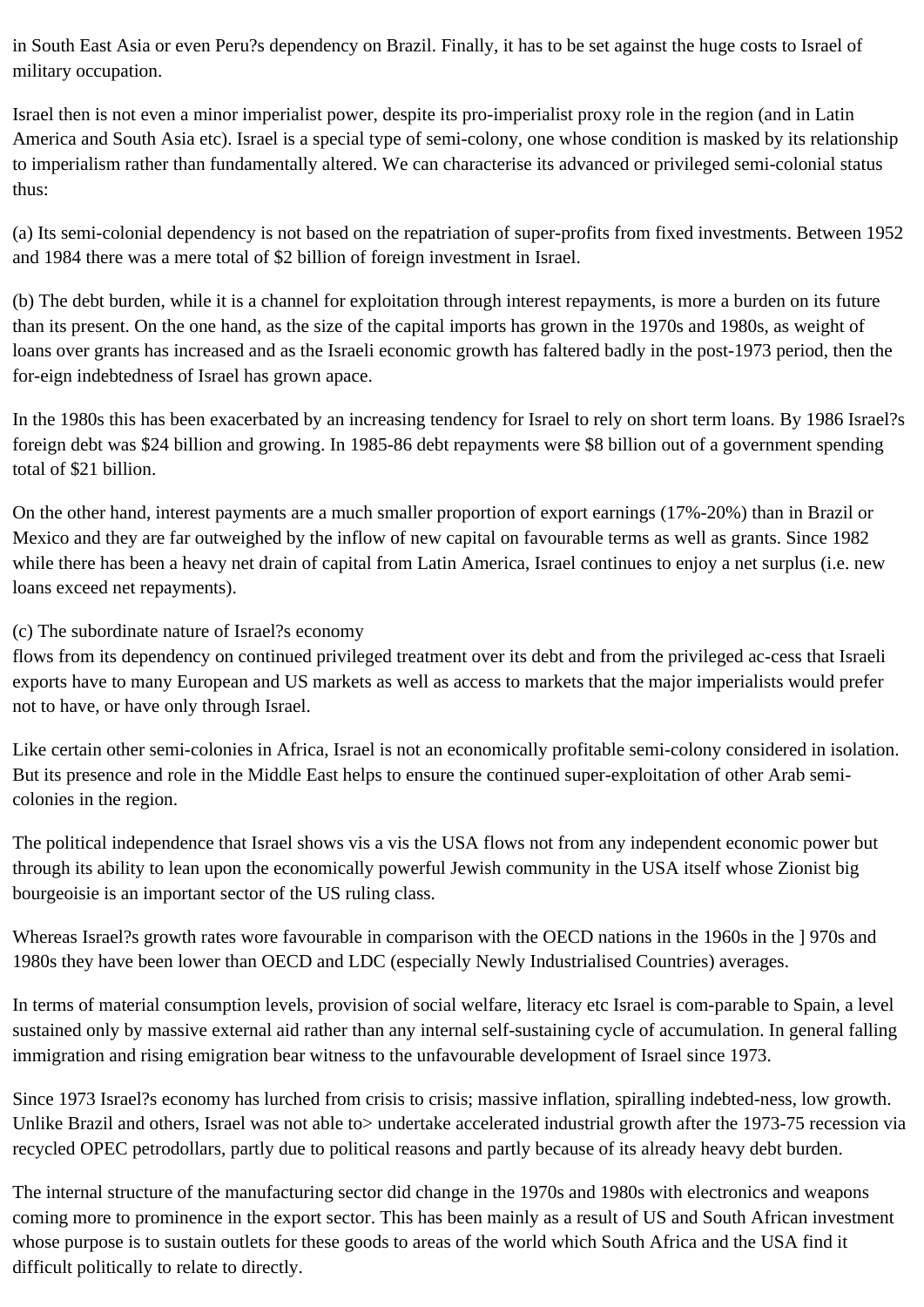The 1980s have brought the highest inflation in the world (1981), a disastrous and costly military adventure in Lebanon (1982), and a stock market collapse (1983) with growth hovering at an average below 2% per annum for the decade.

It has taken an unprecedented national coalition since 1984 to be able to stabilise the economic situation to a degree, introduce monetary reform, get inflation down to low double figures and introduce austerity.

Hence we conclude that Israel is a capitalist state, a relatively well developed one. But it is not an imperialist country; rather it is a type of semi-colony, one which is subordinate to US (and to a lesser ex-tent European) imperialism. The majority of its workers in no way suffer exploitation or super-exploitation by imperialist capital. On the contrary, its non-Arab workers benefit from the import of imperialist capital.

The unique character of this state is to be under-stood in the colonial project of Zionism and imperialism to have a local gendarme in the Middle East. This coincidence of interests alone accounts for the materialisation and continuation of the reactionary utopia that is Israel.

Were imperialist finance capital to remove its support the Zionist state would collapse into economic chaos, class conflict and heightened struggle by the Palestinians for national liberation.

The structural features of ownership and control of Israeli capital in the post-1948 state were laid down in the Yishuv. The colonising project of Labour Zion-ism under the British Mandate was controlled by the Histadrut, founded in 1920 by the left Zionist par-ties.

It sponsored and organised the growth of the Zionist agricultural settlements in Palestine?the kibbutzim and later the moshavim (rural settlements, mainly Oriental Jews using larger landed tracts based on individual ownership but marketing goods on a co-operative basis).

Indeed, in the immediate post-foundation years the bulk of Israel?s GAP and exports were products of the kibbutzim. Apologists for Zionism have long pointed to these settlements as evidence of Israel?s social democratic nature or as islands of ?socialism? within Israel.

In origin they were the advanced guards of colonisation. After 1948 they were the border garrison posts of the new state. In reality their famous co-operativism and egalitarian self-denial was a product of economic necessity. Jewish labour came from an area with a higher historic cost of reproduction than Arab labour which would in Palestine mean that Arab labour would always undercut Jewish labour in a free market.

Jewish labour thus had to exclude Arab labour from competing and at the same time ?exploit itself? vol-to promote rapid accumulation. They have always been organised in order to create a surplus for profitable sale in the export market. The post-1948 formation of the moshavim was a further sacrifice of the ?co-operative? ideal to the laws of the market.

Today, the kibbutzim are more marginal to the economic life of Israel, more capitalistically run (capital intensive), are regarded by many Jews as a ?planter aristocracy? and are almost totally supporters of Labour Zionism. They only embrace 3% of the Jewish population (almost exclusively Ashkenazi) and involve the super-exploitation of the oriental Jews in the menial tasks who do not live on the kibbutz.

As a result of its origins in the ?pioneer settlements? of the Mandate period the Histadrut in the early 1980s was responsible for nearly 80% of the total employment in agriculture. It played a decisive military, economic and political role in the colonisation project of Zionism by driving Palestinians from their land. They did nothing to promote class based unity and solidarity among all workers of the region. Rather they deliberately sought to bar the Palestinian workers from the unions and denied them their democratic rights in general. In sum the Histadrut was never in its predominant character a trade un-ion and has become less and less so in the forty years of the existence of the Israeli state. We must fight to break up the Histadrut and build new unions.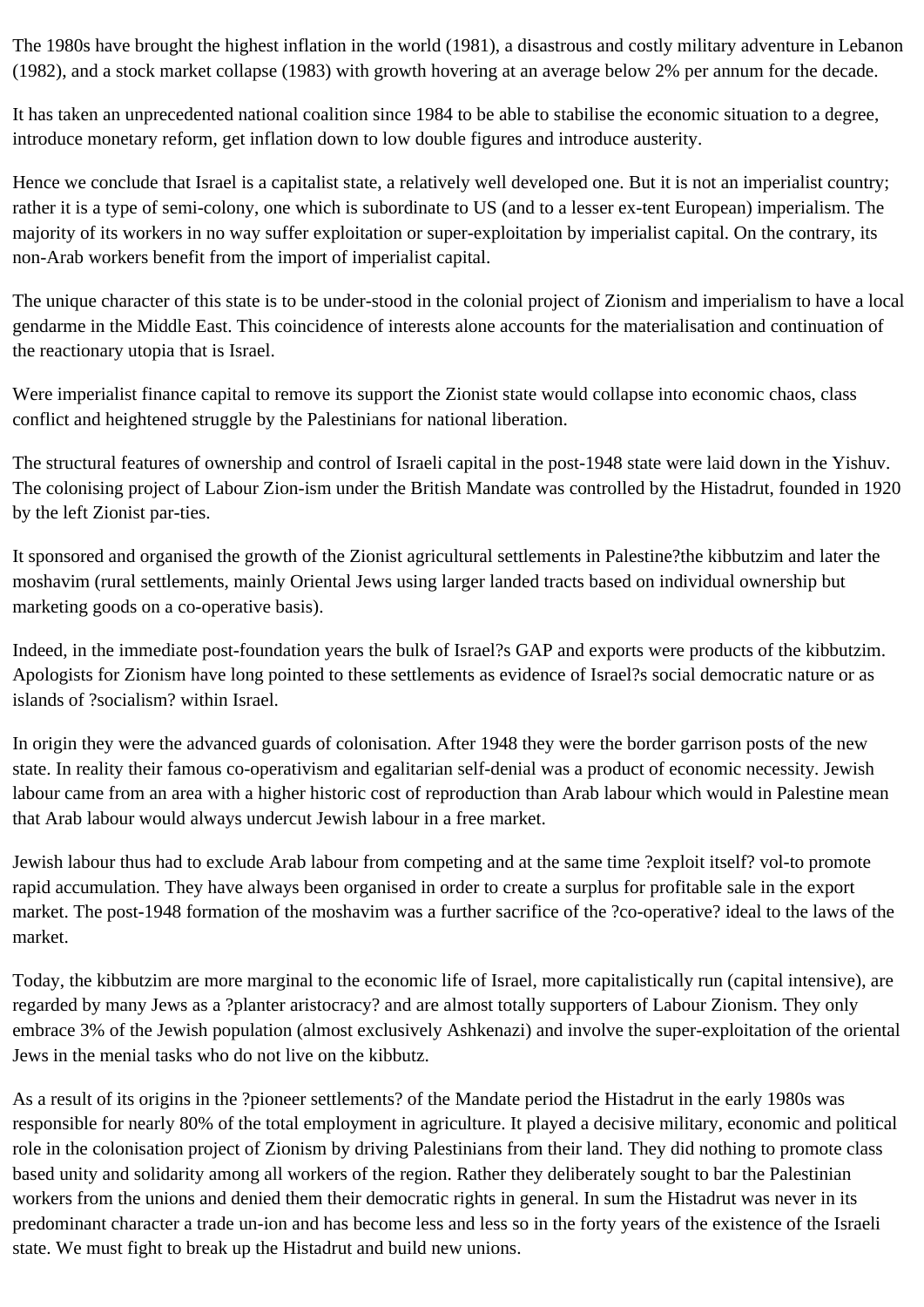Since 1948 the Histadrut has diversified its capital ownership into construction, banking, some trans-port and manufacturing. Its industrial conglomerate, Koor, employs 20% of the Histadrut membership; its construction monopoly, Sohch Boneh, employed 26% of the membership in 1976. It owns Bank Hapoalim, one of the three big banking monopolies. In all the Histadrut owned businesses account for some 23~7o of GAP (1980).

Consequently, it is naive to portray the Histadrut as a trade union even though today some 60% of all Israelis are members of this ?trade union? which embraces workers, housewives and employers of five or less workers all of whom are eligible to join. In origin it was the main institution of colonial settlement, run by Labour Zionism. As its economic interests evolved beyond the petit bourgeois confines of the early kibbutzim into industry it developed a Labour Department to represent the interests of the employees that it in part employed! The top personnel of the Histadrut?s companies, unions and the Labour Party are interlocking or even identical. In addition it also organises the health insurance for the whole of Israel?s population, which accounts for over 60% of the membership?s dues. Nevertheless, it is where the Jewish (and Israeli Arab) workers are organised as workers on the economic front and it is necessary to work within it to accelerate the development of class consciousness, both trade union and political.

In its totality the Histadrut is one of the three pillars of Zionist capitalism serving to retard and re-press class differentiation and polarisation. Along-side the Histadrut the state sector (a coalition of government, Jewish Agency, National Fund and United Jewish Appeal to the USA) controls up to 25% of the economy (30% of employment in 1982) and is the main conduit for capital imports.

The state and Histadrut embrace the large modern plants in weaponry, chemicals and are heavily export oriented and, with the exception of construction, are mainly employers of Jewish labour. Private sector business interests are overwhelmingly concentrated in small and medium sized manufacturing units with an emphasis on consumer produced goods for the home market.

Some two-thirds of the workforce in this sector are Arabs from inside and beyond the Green Line. As a result the weight of the private monopoly sector has grown in Israeli economic life as manufacturing has accounted for an increasing proportion of domestic production and exports.

Over the course of the last forty years the Israeli Jews have become a nation. They have revived an archaic language (Hebrew) to become a first language amongst a majority of Israelis; a national culture transcends the ethnic divisions.

The main bearers of this national culture and consciousness are the Sabra (i.e. Israeli-born Jews) of all ethnic groups. But an important element of the national consciousness of the Israeli Jews is its chauvinist and oppressive attitude to the Arabs.

The Israeli Jews, while they have forged a national consciousness in the last forty years which is distinct from their sense of themselves as part of world Jewry, are part of an oppressor nation; their national consciousness has been forged only by a simultaneous denial of the legitimate rights of the Palestinians to self-determination. Consequently Israel is an oppressor nation and as such we do not recognise its right to exist as a nation state.

Yet in considering the question of Israeli national identity account has to be taken of the enormously powerful disintegrative aspects of the ethnic and class contradictions both between the Israeli Arabs and the Jews and within the Jewish community itself.

To begin with, the state of Israel is in reality a creation of the Ashkenazi Jews, the half million or so who colonised it under the mandate and carved it out (arms in hand) in the period 194849. To a large extent it remains their state whichever party holds the governmental power.

At every level they have the best jobs, hold the key levers of economic power, enjoy the best pay; their ?culture? is taken as dominant and they are the main channel to the economic reservoir of world Jewry which is Ashkanazi above all.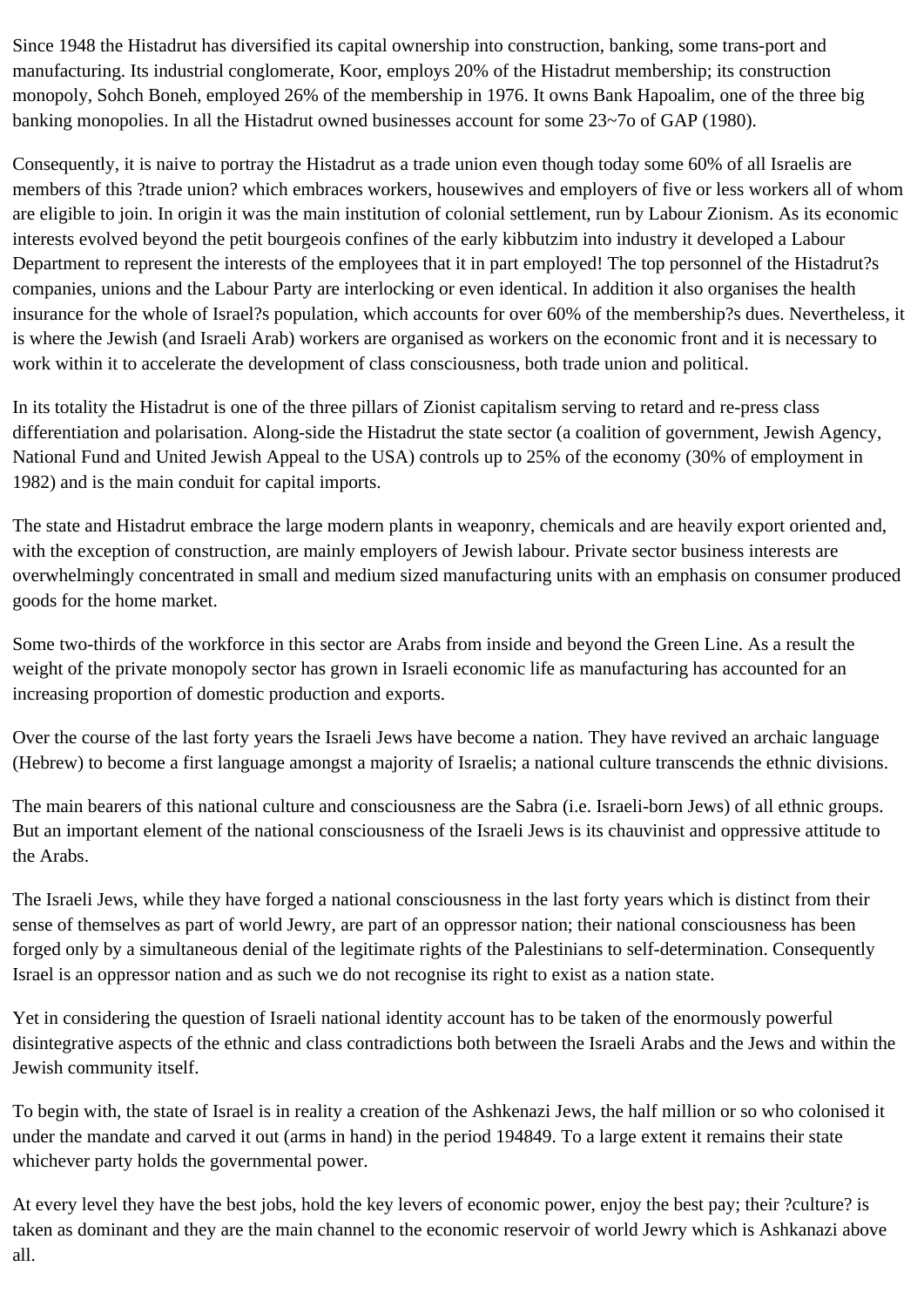But the Ashkanzim found themselves in possession of a state with too few people and with a class structure that was top heavy. The Zionists always recognised the need to draw in oriental Jews under the Mandate to provide a labour force for the un-skilled and semi-skilled jobs.

This became a burning necessity in 1949. Even then the Ashkanazi were 85% urban, concentrated in administration and the service sector together with a small rural elite in the kibbutzim. Today the Ashkanazi Jewish workers are a veritable labour aristocracy within the state or Histadrut owned industrial sector and in the middle and upper echelons of the state bureaucracy.

From 1949 until 1951 in an unrestricted way and thereafter with some restrictions, the Labour Party government sucked in hundreds of thousands of Jews. In three years (after May 1948) the population of Israel jumped from 0.6 to 1.6 million.

Only half the new arrivals could be considered survivors of the Holocaust, the rest were oriental Jews, drawn to Israel not because of any suffering as Jews in their previous countries but because of the promise of a better life.

Despite the desire to do so Zionism has been unable to attract significant numbers of Jews to Israel from Europe or the USA where life is for most at least as comfortable. They have not been much more successful with Soviet Jews, some 70% prefer-ring not to go to or to stay in Israel after leaving the USSR.

The orientals were used first to colonise the vast acres of land from which the Palestinians had been expelled; located in ?development towns? strategically placed behind the border kibbutzim. Secondly, they were to provide the vast reservoir of urban semi and unskilled proletarians for Israeli capitalism. This need accelerated in the concentrated period of industrial growth after 1958.

The oriental Jews are discriminated against within Israeli society and are subject to an element of racial oppression from the European Jews. Through the mechanism of educational qualifications, amongst others, they are concentrated in manual, lower paid jobs within the state/Histadrut industrial sector, and to a lesser extent the lower rungs of clerical occupations.

Today, the oriental Jews are the bulk of the industrial proletariat. Until recently they have rarely risen through the political administration to positions of prominence or power which have largely remained Ashkanazi/Labour Party controlled.

But since the 1967 war and the occupation of the West Bank and Gaza Strip the oriental Jews have experienced a degree of social/class mobility which has both further stratified them and consolidated the whole Jewish population of Israel into a shared common oppressive and exploitative relationship to the Palestinian Arabs.

The large absorption of Arab labour into the Israeli economy since 1967 has done several things. First, it has allowed large numbers of Jews to move out of the proletariat and become small employers of cheap Arab labour. Secondly, because cheap Arab labour undermined the wages of the Oriental workers minimum wages have benefited these workers in the mixed sector.

In the closed (Jewish only) sector labour has been scarce, acting as a forcing house for capital intensive industry and creating demand for skilled labour, which has again benefited the Ashkanazi Jews. Everyone wins, so long as someone else (imperialism) foots the bill.

From these developments it is possible to discern a broad common attitude amongst all Jews in Israel to the continued occupation of the West Bank; no party wishes to end the cheap supply of labour across the Green Line. Without it the most of the small Jewish capitalists will lose out as will the workers. At the same time the extreme right is marginalised because its plans for a ?Greater Israel? free of Arabs would have the same effect.

In addition to the ethnic/class differentiation within the Israeli Jews there exists considerable ethnic differentiation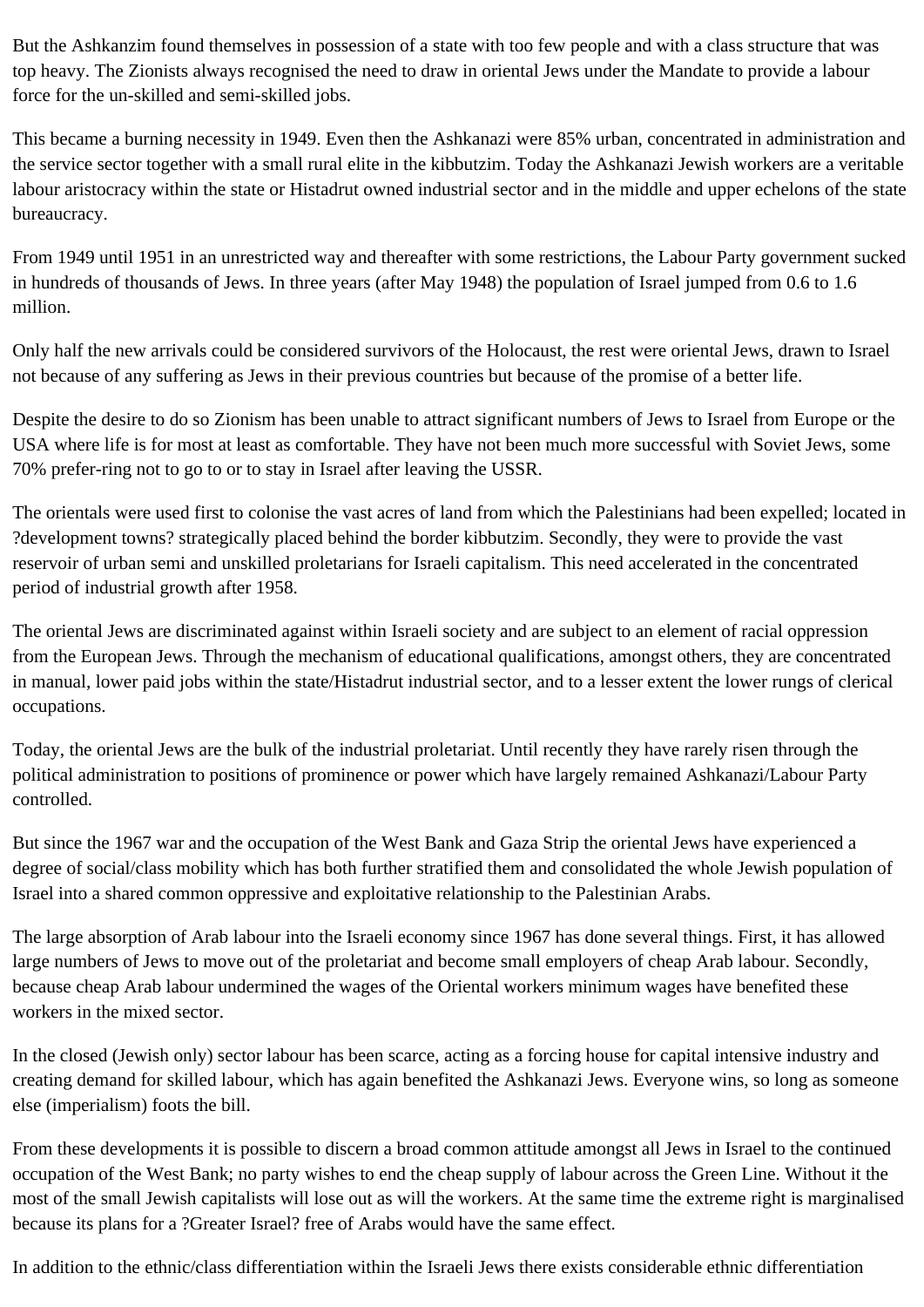within the camp of the oriental Jews. There are at least four religious groups: Sephardi (Spain), Bavli (Iraq), Roman (Italian) and Yemani. Moreover, the first have their own language (Ladino, a Castillian dialect with Hebrew alphabet) while the rest speak dialects of Arabic. Outside of these groups there are also the Moroccans (the majority of orientals), the Kurds, the Persians etc. Moreover, Yiddish is spoken by a minority.

There is hostility between these groups as well as a deep rooted ethnic and cultural diversity. It is well known that there is an economic stratification within the oriental Jews from Kurds at the bottom to the Sephardi at the top. All these distinctions are deliberately fostered by the Ashkanazi.

In addition during the last two decades Israeli Arabs have become less Israeli and more Palestinian in their consciousness as a consequence of the West Bank occupation. The Israeli Arabs form 18% of the population and nearly 80% of them are Muslim with the rest being Christian or Druze. They are citizens in a Jewish state, people or descendants of people who were trapped inside Israel after the ?War of Independence? in 1949.

Many of these have had their land taken away from them subsequently. Today they are among Israel?s most superexploited and op-pressed citizens. They arc denied access to many jobs, and are concentrated in the construction sector (over 40% of all Arabs arc employed here). Many also work in the small-scale establishments of the private service sector that grew up in the post-1967 period.

Their wage levels are up to 30% lower than those of the Ashkanazi and 10%-20% lower than for oriental Jews. In the 1970s their relative wages fell, under the impact of the flood of new labour across the Green Line as they found themselves in competition with their Palestinian brothers and sisters.

The oppression of the Israeli Arabs is justified by the most vicious anti-Arab racism which again confirms that Zionism, far from transcending anti-Semitism is parasitically dependent upon it. This unity of opposites reaches its most extreme form whenever both Labour and the Revisionists portray the Arabs as ?stupid", ?dirty", ?lazy", ?violent"?all of which is the stock in trade of western imperialist racism. Such racism can be used to justify atrocities from Dir Yassin to Sabra and Chatilla.

Zionism is a national chauvinist ideology that justifies itself through the use of racism. Is Zionism therefore simply racism? No, this does not follow at all. No ideologies are without contradictions, even those which are predominantly reactionary. There are Zionists who do seek to extend rights, even land to the Palestinian Arabs. But this progressive, anti-racist, democratic element within Zionism forms a distinct minority.

Nor is this to deny that there are reactionary elements in the relatively progressive democratic and anti-imperialist movements. They can even change their whole character when the progressive struggle against national oppression is concluded.

Arab nationalism can and does contain anti-communist, anti-working class and even anti-Semitic elements. But because the Palestinian struggle is a progressive one these components have a limited and subordinate impact. They draw their roots from economic backwardness in the Arab world (even feudal and semi-feudal forces), from the impact of imperialist exploitation on the urban poor and from an unthinking reaction to Zionist racism.

All this imposes a twin duty on revolutionary communists. On the one side, to fight alongside Palestinian nationalists while at the same time combating religious obscurantism and any anti-Jewish outburst.

On the other, while fighting against Zionism and for the destruction of a state that fosters national and racist oppression of the Palestinians it is essential to strike tactical alliances with left Zionists (such as the Progressive List for Peace, Stalinists, Peace Now) in defence of democratic rights for the Palestinians, the better to break them from Zionism completely.

Broadly, there have been three major parties or blocs since 1948. The least significant has been the New Religious Party which existed in fragmented form before 1956. The small support for it (about 10% at its peak and declining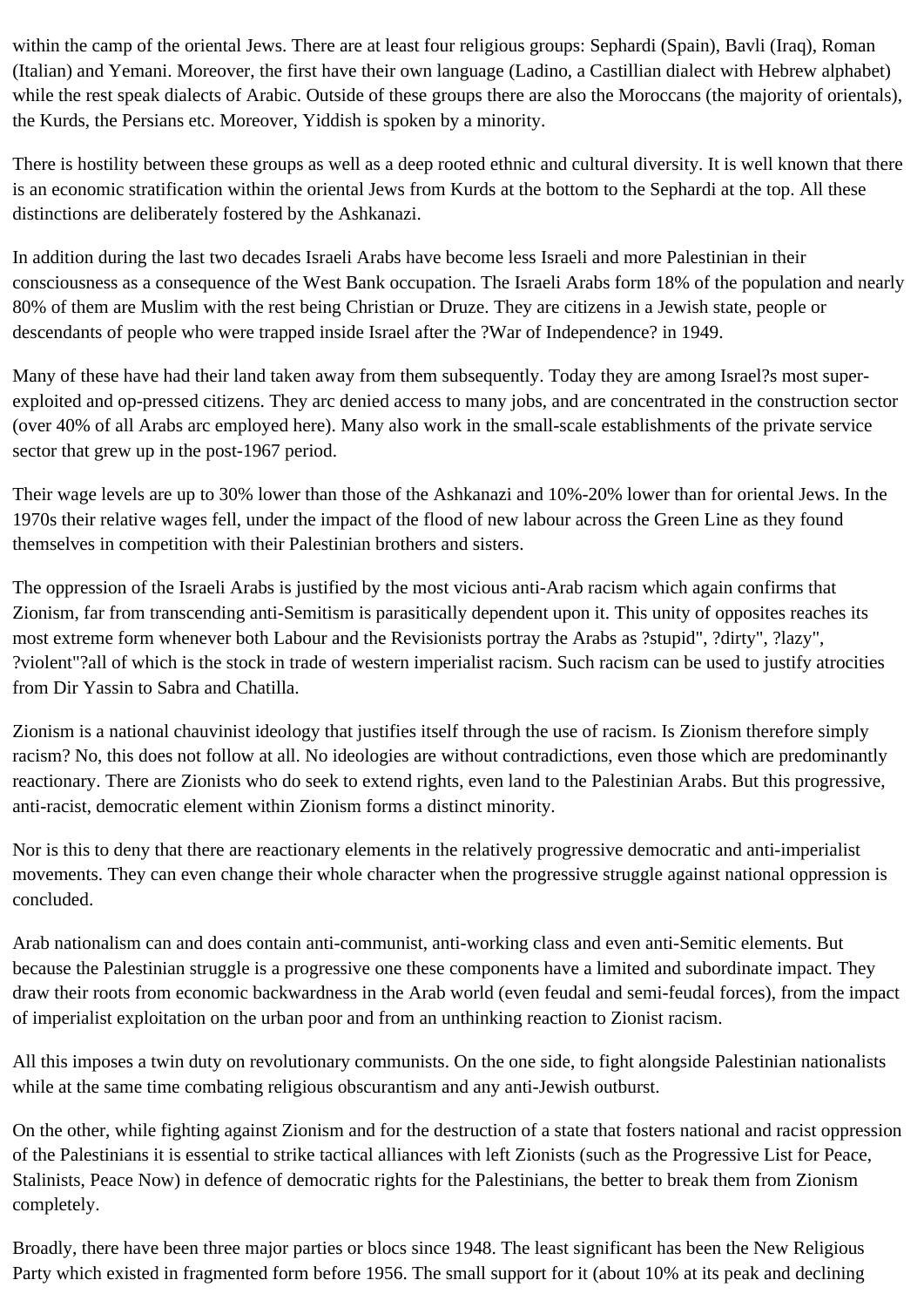thereafter) is a reflection of the overall weakness of religious parties in Israel.

This, at first surpassing, fact in a state that is obliged to embody religion in the self-definition of its citizenship is due to the orthodox religious parties being firmly opposed to the Zionist project in establishing the state of Israel. While they were the first to organise politically within the diaspora they were adamant that the diaspora was a punishment on the Jews that could not be righted by the work of man. Hence the generally secular nature of the main Zionist parties.

Only the Holocaust forced them to reconsider and adopt a pragmatic attitude to Israel. The NRP formally advocates a policy of establishing Israel in the whole of Greater Israel, but its pragmatism has led several smaller rightist, orthodox parties to split or form independently since 1973 and especially since the treaty with Egypt was signed at Camp David in 1979.

For the first thirty years of its existence Israel was governed by Mapai (Israeli Labour Party?ILP?after 1967). This was founded in 1930 and was (and remains) the main party of the Ashkanazi Jews and hence the state bureaucracy, Histadrut and the kibbutzim. It has commanded the vote of a third or more of the population since 1949, up until 1961 standing alone and afterwards in various blocs.

Today it is mainly a party of the privileged Ashkanazi labour aristocracy; the allegiance of the bulk of the (majority) oriental industrial proletariat do not see it as their party and in the main do not vote for it. This is also the case for the Arab workers.

It cannot be considered a bourgeois workers? party of the Israeli working class because as a party tied to the Histadrut (and its corporate capital) and the main national institutions of the state the ILP does not rest on the organisations of the working class. Revolutionaries cannot call hr a vote for it.

The smaller Mapam Party was the party of the kibbutzim ?pioneers? whose ideology was a mix of petit bourgeois socialism and Zionism. It used to be able to command some 14% of the vote. But as the kibbutzim have declined in importance and changed their nature, their allegiance has shifted towards the ILP and Mapam has been forced to shelter under its wing.

The third political bloc is that of the open parties of the nationalist bourgeoisie. One side has its roots in the Revisionists who split into differing factions in the 1920s and 1930s over their attitude to the man-date and the future state?s boundaries. But by 1951 they had found their home in the Herut Party.

The Liberal Party was a more respectable party (i.e. free of the stigma of terrorism) at the service of the growing private bourgeoisie of the new state. The formation of Likud in 1973 as a coalition of both Herud and the Liberals was a result of the growing weight of the private sector bourgeoisie and the rise of the hawks after ?winning? the 1967 and 1973 wars.

This coalition made a successful challenge to the hegemony of Labour possible. The growth of the oriental Jewish population, with its alienation from Labour and the Ashkanazim, made possible the successful demagogic manipulation of their hopes for a better deal. Election success followed in 1977 and 1981, which returned the two Likud governments of Begin/Shamir.

In essence very little divides the Labour and Likud blocs in the field of domestic economic policy. Rhetoric, demagogy and naked buying of votes are routinely directed at their respective ?constituencies? in election time. This flows from the need of all Zionist parties to keep together the Jewish bloc and retard class differentiation. It is evidenced by the record of the National Coalition 198~88.

The main differences are to be found in perspectives for dealing with the Arab states and the Palestinian?s fight for selfdetermination. On the one hand both Labour and Likud are united in their resistance to the desire of the extreme right (Kach, Shass, Tami, Tehya?products of the disgust at Camp David) for more restrictive measures against the Arabs, and against those like Peace Now who would give the Palestinians their own state. This is because both proposals